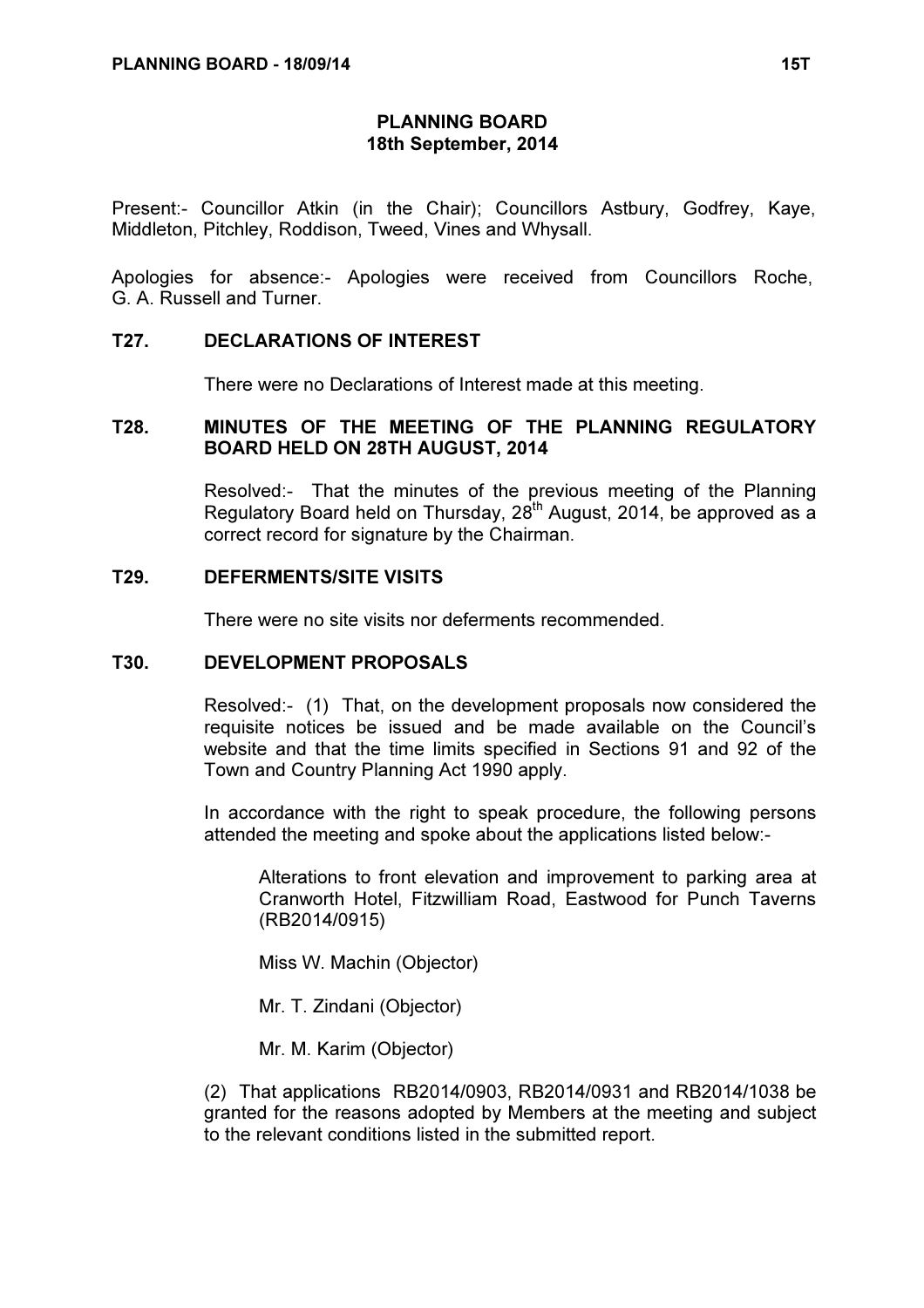(3) That application RB2014/0915 be refused for the following reason:-

The provision of a new wider entrance with a glass door, together with a new large window, are not in character with the use of the building as a public house and will have a detrimental impact on the external appearance and character of the building contrary to policy CS28 of the Core Strategy and the NPPF.

## T31. COURTESY CONSULTATION - ERECTION OF RENEWABLE ENERGY PARK - LAND OFF HOUGHTON MAIN COLLIERY ROUNDABOUT PARK, SPRING ROAD, BARNSLEY (RB2014/0785)

 Consideration was given to a report of the Director of Planning and Regeneration Service concerning a courtesy consultation from Barnsley Metropolitan Borough Council in respect of the outline application for the development of a renewable energy park comprising of a 150,000 tonnes per annum Timber Resource Recovery Centre and a 60,000 tonnes per annum Anaerobic Digestion Facility. The development of the site would create 2 distinct but compatible energy generation facilities with the potential to generate 23 megawatts of electricity and to provide direct heat and/or electricity to appropriate off takers in the local area.

The report stated that the application site was approximately 4.4 hectares and comprised of a vacant reclaimed site to the south of Park Spring Road. The River Dearne lies to the west of the site and a curved flood defence bund to the north and west followed the alignment of a disused railway line. There were existing industrial/commercial premises to the north and further along Park Spring Road.

The site was relatively remote from any residential properties with the closest being a few scattered farms within the Barnsley Borough. The closest settlement within Rotherham was Brampton which was approximately 3km to the south.

The Planning Board concluded that:-

(i) the impact of the proposed development on Rotherham would be minimal given the location of the site, land levels and the distance from residential properties within Rotherham.

Resolved:- (1) That Barnsley Metropolitan Borough Council be thanked for giving this Council the opportunity to comment on this planning application.

(2) That Barnsley Metropolitan Borough Council be informed that this Council has no objections to the proposed development which was within the Dearne Valley Nature Improvement Area which also covered some of Rotherham and Doncaster Councils.